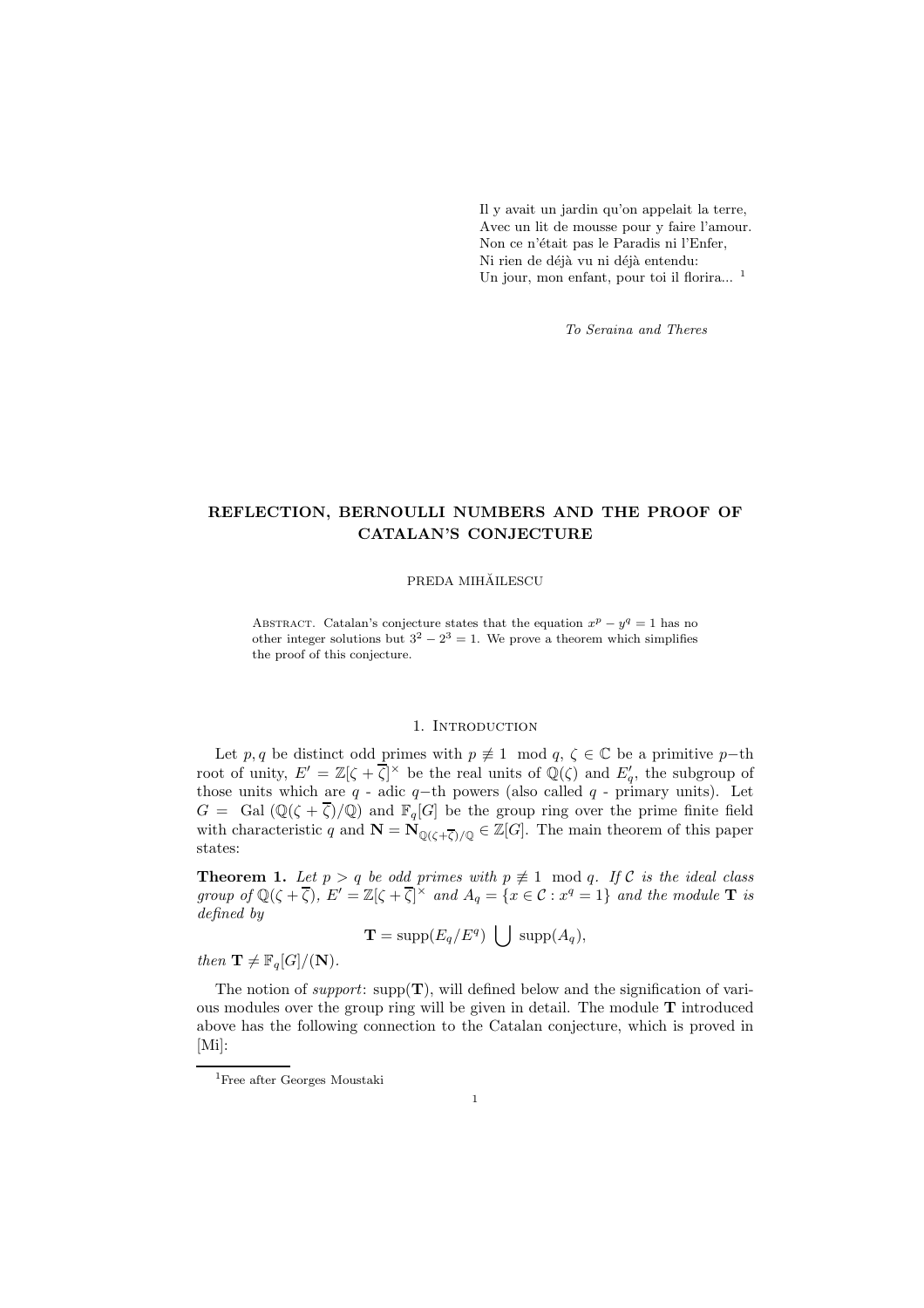#### ${\bf PREDA~MH\check{A}ILESCU}$

**Theorem 2.** If p, q are distinct odd primes with  $p \not\equiv 1 \mod q$ , such that Catalan's equation

$$
x^p - y^q = 1
$$

has a non-trivial solution in the integers, then, with the notation introduced above,  $\mathbf{T} = (\mathbf{N}).$ 

**Remark 1.** In [Mi], the Theorem of Thaine and the assumption  $p > q$  are used for the proof of  $T \neq (N)$ . The new Theorem allows herewith to bypass the use of Thaine's Theorem but not the condition  $p > q$ .

### 2. Cyclotomic fields and their group rings

The n–th cyclotomic extension is denoted, following [Ono], by  $\mathbf{C}_n$  and its maximal real subfield is  $\mathbb{C}_n^+$ ; thus  $\mathbb{C}_p = \mathbb{Q}(\zeta)$ , etc. The *n*-th cyclotomic polynomial is  $\Phi_n(X) \in \mathbb{Z}[X]$ . The Galois groups are  $G_n = \text{ Gal } (\mathbf{C}_n/\mathbb{Q}) \cong (\mathbb{Z}/n \cdot \mathbb{Z})^*$  and  $G_n^+ = \text{ Gal }(\mathbf{C}_n^+/\mathbb{Q})$ . For  $c \in (\mathbb{Z}/n \cdot \mathbb{Z})^*$ , we let  $\sigma_c$  be the automorphism of  $\mathbb{Q}(\zeta_n)$ with  $\zeta_n \longrightarrow \zeta_n^c$ . If  $n, n'$  are coprime odd integers, then the fields  $\mathbf{C}_n, \mathbf{C}_{n'}$  are linear independent [Ono] and  $G_{n\cdot n'} = G_n \times G_{n'}$ . An automorphism  $\sigma \in G_n$  lifts to  $G_{nn'}$ by fixing  $\zeta_{n'}$ . Complex multiplication is an automorphism  $j \subset G_n$  for all  $n \in \mathbb{N}$ .

2.1. Group rings. If R is a ring and  $G = \text{Gal } (\mathbb{K}/\mathbb{Q})$  a Galois group, the module  $R[G]$  is a free  $R$  - module generated by the elements of G and is called the group ring of G. For  $|G| \in \mathbb{R}^{\times}$ , the group ring is **separable**, and we require that this condition holds. We shall write  $\mathbf{R}[G]' = \mathbf{R}[G]/(\mathbf{N}_{\mathbb{K}/\mathbb{Q}})$  for the submodule obtained by modding out the ideal generated by the norm. If  $n$  is an odd prime power,  $G = G_n$  is generated by  $\varsigma \in G$  and  $\varphi(n) \in \mathbb{R}^\times$ , then the polynomial  $X^{\varphi(n)} - 1$  is separable over **R** and  $\varsigma \mapsto X \mod X^{\varphi(n)} - 1$  induces an isomorphism

(1) 
$$
\iota_n : \mathbf{R}[X]/(X^{\varphi(n)} - 1) \to \mathbf{R}[G_n] \text{ with}
$$

$$
\mathbf{R}[G]' = \iota_n \left( \mathbf{R}[X]/\left(\frac{X^{\varphi(n)} - 1}{X - 1}\right) \right).
$$

For  $(n.n') = 1$ , the isomorphism  $\iota$  extends by multiplicativity. It is thus defined for all cyclotomic fields and we shall write  $\iota$ , irrespective of the value of n and the ring R.

The real group ring embeds in  $\mathbf{R}[G]$  by  $\mathbf{R}[G^+] \cong \frac{1+j}{2} \cdot \mathbf{R}[G]$  and if  $\mathbf R$  is a finite field of odd characteristic, then  $\mathbf{R}[\hat{G}^+] \cong (1 + j)\mathbf{R}[G]$ . In the latter case we shall think of the real group ring in terms of the module on the right hand side of the isomorphism. Let  $G^- = G/G^+$ , the minus part of G; then  $\mathbf{R}[G^-] \cong \frac{1-j}{2} \cdot \mathbf{R}[G]$ , etc. In particular, since  $\varphi(n)$  is even, under the isomorphism  $\iota$  we have:

$$
\mathbf{R}[G^+] = \iota_n \left( \mathbf{R}[X] / \left( X^{\varphi(n)/2} - 1 \right) \right),
$$
  
(2)  

$$
\mathbf{R}[G^+]' = \iota_n \left( \mathbf{R}[X] / \left( \frac{X^{\varphi(n)/2} - 1}{X - 1} \right) \right),
$$
 and  

$$
\mathbf{R}[G^-] = \iota_n \left( \mathbf{R}[X] / \left( X^{\varphi(n)/2} + 1 \right) \right).
$$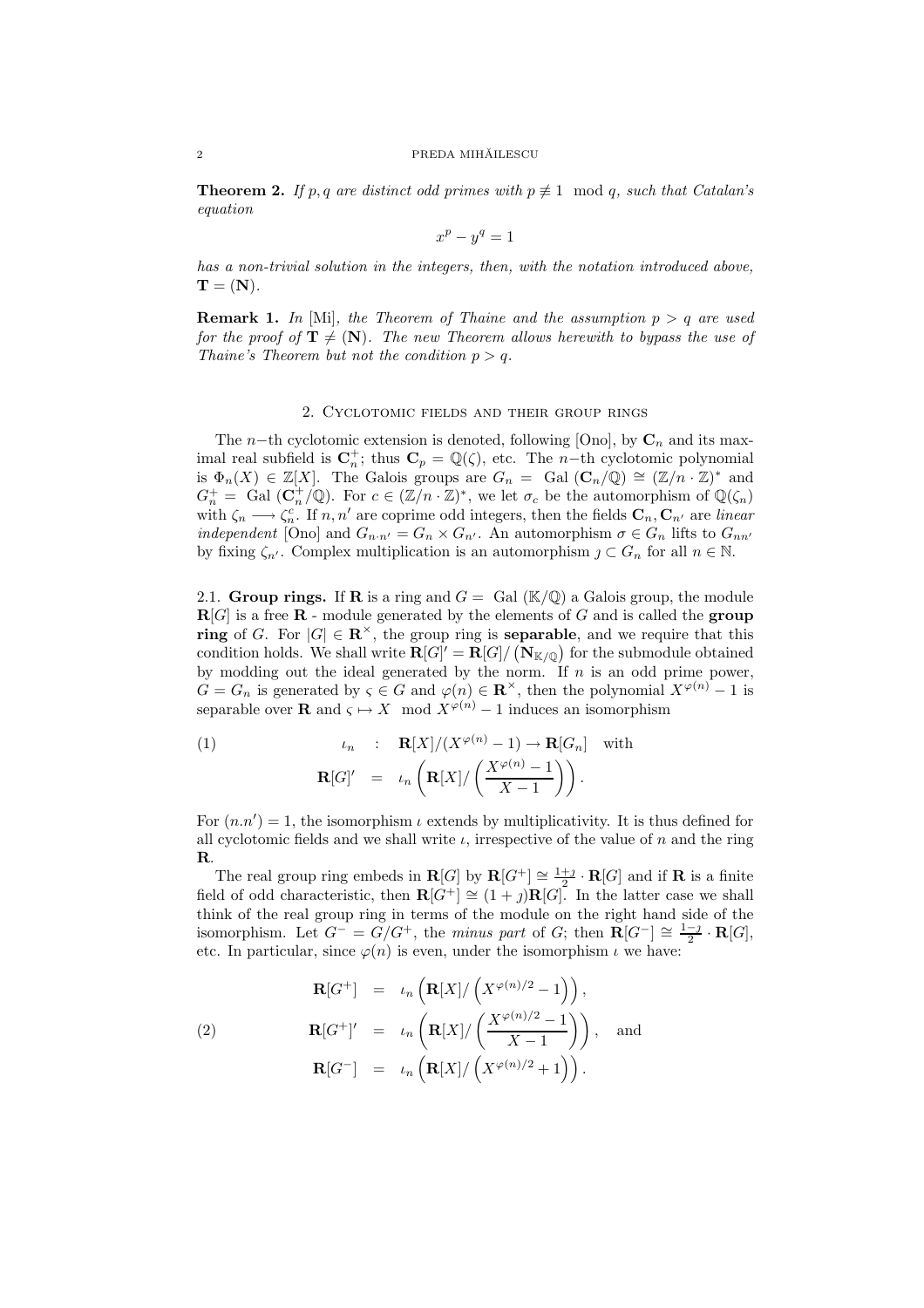2.2. Characters, idempotents and irreducible modules. The topics we expand next belong to representation theory, essentially Maschke's Theorem. We expose it in some detail, in order to keep a consistent notation.

Let  $f \in \mathbb{N}_{>1}$  be a positive integer. A Dirichlet character ([Wa], Chapter 3) of conductor n is a multiplicative map  $\psi : \mathbb{Z} \to \mathbb{C}$ , such that  $\psi(x) = \psi(y)$  if  $x \equiv y$ mod n and  $\psi(x) = 0$  iff  $(x, n) > 1$ . The Dirichlet character is thus a multiplicative map  $\chi : (\mathbb{Z}/f \cdot \mathbb{Z})^* \to \mathbb{C}$ ; if  $n|n'$ , one can regard the same character as a map  $(\mathbb{Z}/n'\cdot\mathbb{Z})^*\to\mathbb{C}$  by composition with the natural projection  $(\mathbb{Z}/n'\cdot\mathbb{Z})^*\to(\mathbb{Z}/n\cdot\mathbb{Z})^*$ . The set of integers  $n'$  for which the same map is defined builds an ideal and it is convenient to choose the generator of this ideal as conductor. A character defined with respect to its minimal conductor - which is sometimes denoted [Wa] by  $n<sub>x</sub>$  is called primitive. We will only consider primitive characters. A character is odd if  $\psi(-1) = -1$  and even if  $\psi(-1) = 1$ . Odd and even characters multiply like signs: odd times odd is even, etc. The trivial character is unique for all conductors and will be denoted by 1, so  $\mathbf{1}(x) = 1$  for all  $x \in \mathbb{Z}$ . The isomorphism  $G_n \cong (\mathbb{Z}/n \cdot \mathbb{Z})^*$ allows one to consider Dirichlet characters as characters of the Galois group  $G_n =$ Gal  $(\mathbf{C}_n/\mathbb{Q})$ . More precisely, let  $H = (\mathbb{Z}/n \cdot \mathbb{Z})^* / \ker \psi \subset (\mathbb{Z}/n \cdot \mathbb{Z})^*$ . Then there is a field  $\mathbb{K}' \subset \mathbf{C}_n$  with Galois group isomorphic to H and  $\psi$  may be regarded as character of this field.

Let  $G = \text{Gal}(\mathbb{K}/\mathbb{Q})$  as before and  $\mathbf{R} = \mathbf{k}$  be a field and  $\overline{\mathbf{k}}$  an algebraic closure. If  $\mathbb{K} = \mathbb{C}_n$  is a cyclotomic field - the case we are interested in - then, due to the linear independence above mentioned, we may restrict ourselves to the case when  $n$ is a prime power; we shall also assume that  $n$  is odd. Furthermore, the polynomial  $F(X) = X^{\varphi(n)} - 1$  should be separable over k, so we require  $(\text{char}(\mathbf{k}), \varphi(n)) = 1$ . Let  $\mathcal{F} \subset \mathbf{k}[X]$  be the set of irreducible factors of  $X^{\varphi(n)} - 1$  over **k** and, naturally,  $\mathcal{F}' = \mathbf{F} \setminus \{X-1\}$ ; since  $F(X)$  is separable,  $F(X) = \prod_{f \in \mathcal{F}} f(X)$ . We have the disjoint union  $\mathcal{F} = \mathcal{F}^+ \cup \mathcal{F}^-$  induced by the rational polynomial factorization:

$$
X^{\varphi(n)} - 1 = \left(X^{\varphi(n)/2} - 1\right) \cdot \left(X^{\varphi(n)/2} + 1\right).
$$

The **primitive** (Galois) characters  $\chi : G \to \overline{k}$  are multiplicative maps which form a group G'. We shall make the dependence on **k** explicit by writing  $G'(\mathbf{k})$ , whenever the context requires it. The Galois characters  $\chi \in G'(\mathbb{Q})$  can be identified to Dirichlet characters of conductor  $n$  via the convention

$$
\chi(c) = \chi(\sigma_c) \quad \text{ for } c \in (\mathbb{Z}/n \cdot \mathbb{Z})^*.
$$

A simple and important property of sums of characters is the following:

**Lemma 1.** Let G be an abelian Galois group and  $H' \subset G'(\mathbf{k})$  a subgroup of the Galois characters. Then

(3) 
$$
\sum_{\chi \in H'} \chi(x) = \begin{cases} 0 & \forall x \in \mathbb{Z} \setminus \ker(H'), \text{ and} \\ |H'| & \forall x \in \ker(H'). \end{cases}
$$

(4) 
$$
\sum_{x \in G} \chi(x) = \begin{cases} 0 & \forall \chi \in G', \chi \neq \mathbf{1}, \text{ and} \\ |G| & if \chi = \mathbf{1}. \end{cases}
$$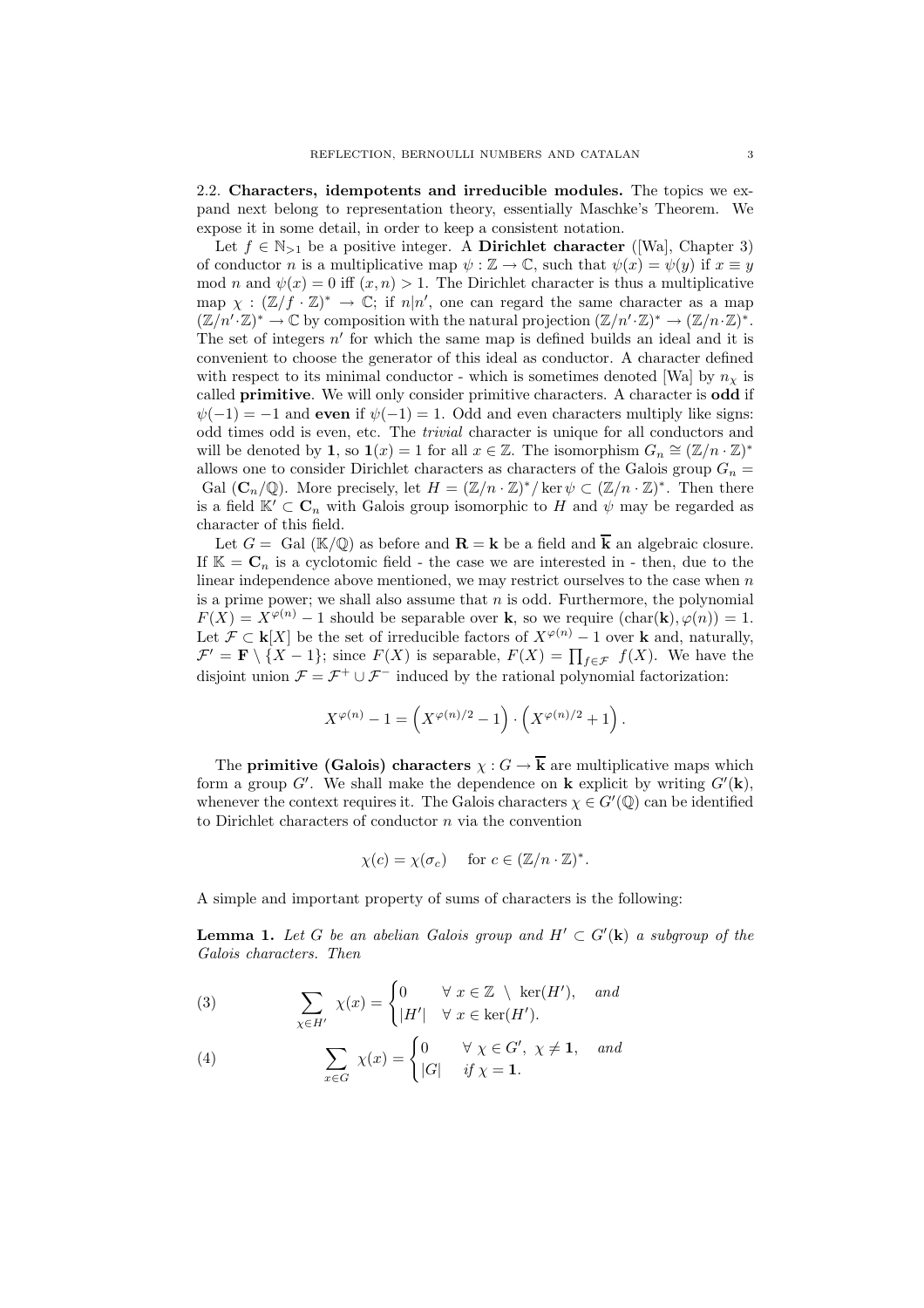*Proof.* Let  $x \in \mathbb{Z}$  with  $H'(x) \neq \{1\}$ ; then there is a  $\chi' \in H'$  such that  $\chi'(x) \neq 1$ . Let  $s(x) = \sum_{\chi \in K} \chi(x)$ . Then

$$
(\chi'(x) - 1) \cdot s(x) = \sum_{\chi \in H'} \chi(x) - \sum_{\chi \in H'} \chi'(x) \cdot \chi(x)
$$
  
= 
$$
\sum_{\chi \in H'} \chi(x) - \sum_{\chi'' \in H'} \chi''(x) = 0.
$$

Since  $(\chi'(x) - 1) \neq 0$ , it follows that  $s(x) = 0$ . For  $x \in \text{ker}(H')$  we have  $\chi(x) = 1$ for all  $\chi \in H'$  and obviously  $s(x) = |H|$ . The proof of (4) is similar.

Let  $\mu \in \overline{k}$  be a primitive  $\varphi(n)$ -th root of unity. Since  $G_n$  is cyclic,  $\varsigma \in G$ is a generator, then  $\chi(\zeta) \in \overline{k}$  determines all the values of  $\chi$  by multiplicativity. Furthermore  $\varsigma^{\varphi(n)} = 1$ , so  $(\chi(\varsigma))^{\varphi(n)} = 1$  and  $\chi(\varsigma) \in \langle \mu \rangle$  is an  $\varphi(n)$ -th root of unity.

The **orthogonal idempotents** [Lo] of  $G'$  over this field are:

(5) 
$$
1_{\chi} = \frac{1}{|G|} \cdot \sum_{\sigma \in G} \chi(\sigma) \cdot \sigma^{-1} \in \mathbf{k}(\mu)[G], \quad \forall \ \chi \in G'.
$$

An easy computation shows that the idempotents verify:

(6) 
$$
\begin{array}{rcl}\n1_{\chi_1} \times 1_{\chi_2} &=& \delta(\chi_1, \chi_2) & \forall \chi_1, \chi_2 \in G', \\
\sum_{\chi \in G'} 1_{\chi} &=& 1, \\
\sigma \cdot 1_{\chi} &=& \chi(\sigma) \cdot 1_{\chi}, & \forall \sigma \in G, \chi \in G', \\
1_{\chi} \times (\chi(\sigma_0) - \sigma_0) &=& 0 & \forall \sigma_0 \in G.\n\end{array}
$$

Here  $\delta(\chi_1, \chi_2) = 1$  if  $\chi_1 = \chi_2$  and 0 otherwise. In general  $1_\chi \notin k[G]$ , so they have merely an abstract meaning, but their actions may not be well defined. We need idempotents in  $\mathbf{k}[G]$ ; let  $S(\chi) =$  Gal  $(\mathbf{k}(\chi(G))/\mathbf{k})$ , where  $\mathbf{k}(\chi(G))$  is the field obtained by adjoining all the values  $\chi(x), x \in G$  to the base field **k**. The action of  $S(\chi)$  induces an equivalence relation on G' given by

$$
\chi \sim \chi' \Leftrightarrow \exists s \in S(\chi) : \chi' = s(\chi).
$$

We let  $\mathfrak{X} \subset G'$  be a set of representants for the classes of  $G'/\sim$ . The **k** - *rational* idempotents are defined by taking traces:

$$
\varepsilon_{\chi} = \frac{1}{|S(\chi)|} \cdot \sum_{s \in S(\chi)} 1_{\chi} \in \mathbf{k}[G], \quad \chi \in G'.
$$

The isomorphism  $\iota$  defined by (1) extends to the field  ${\bf k}[\mu]$ , by fixing this extension. Then  $\iota(\chi(\varsigma)) = \chi(\varsigma) = \nu$  is a root of unity whose order is equal to the order of the character  $\chi \in G'$ . The annihilator  $\chi(\varsigma) - \varsigma$  of  $1_{\chi}$  maps under the isomorphism defined in (1) to  $\iota(\chi(\varsigma) - \varsigma) = X - \nu$ . The group  $S(\chi)$  acts on  $\chi$  and on  $\nu$  but not on  $\varsigma$ , and thus

$$
\iota\left(\prod_{s\in S(\chi)}(s-s(\chi(s)))\right)\equiv \prod_{s\in S(\chi)}(X-s(\nu))\equiv f_{\chi}(X) \mod X^{\varphi(n)-1}.
$$

Note that the polynomial  $f_{\chi} \in \mathbf{k}[X]$  since it is invariant under the group  $S(\chi)$ acting on  $\nu$ . Furthermore it is an irreducible factor of  $X^{\varphi(n)} - 1$ , so  $f_{\chi} \in \mathcal{F}$ . We have thus a one-to-one map  $\phi : \mathfrak{X} \to \mathcal{F}, \chi \mapsto f_{\chi}$ . Since  $f_{\chi(\varsigma)}$  annihilates  $1_{\chi'}$  for all conjugate characters of  $\chi$ , it follows that it annihilates  $\varepsilon_{\chi}$ . Furthermore, since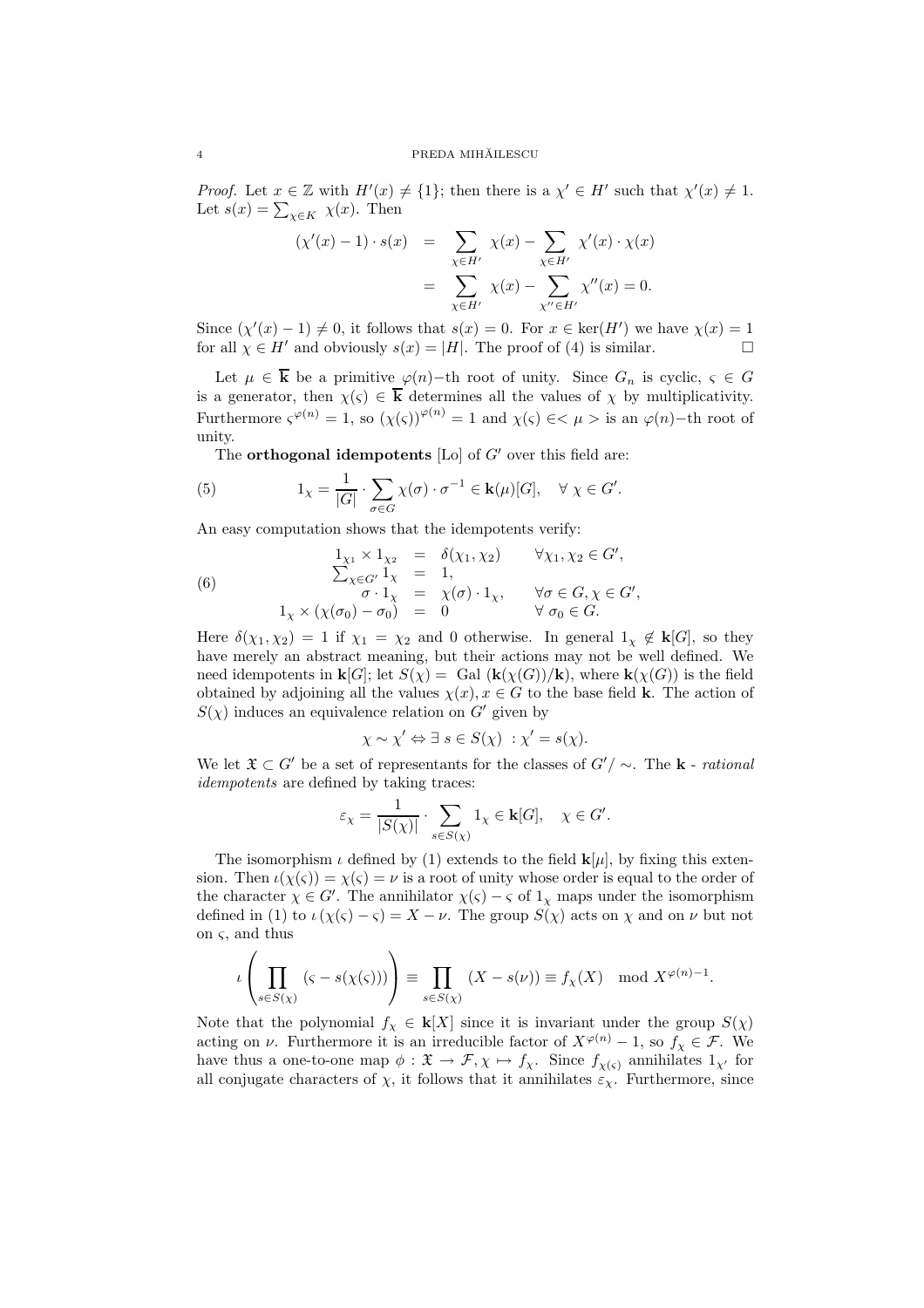$(\varsigma - \chi(\varsigma))|(\sigma_0 - \chi(\sigma_0))$  for any  $\sigma_0 \in G$ , it is also the minimal annihilator. We have thus the following properties for the  $k$ -rational idempotents:

(7) 
$$
\begin{array}{rcl}\n\varepsilon_{\chi_1} \times \varepsilon_{\chi_2} &=& \delta(\chi_1, \chi_2) & \forall \chi_1, \chi_2 \in G', \\
\sum_{\chi \in \mathfrak{X}} \varepsilon_{\chi} &=& 1, \\
\sigma \cdot \varepsilon_{\chi} &=& \chi(\sigma) \cdot \varepsilon_{\chi}, \qquad \forall \sigma \in G, \chi \in G', \\
\varepsilon_{\chi} \times f_{\chi}(\sigma_0) &=& 0 & \forall \sigma_0 \in G.\n\end{array}
$$

Here, unlike (6),  $\delta(\chi_1, \chi_2) = 1$  if  $\chi_1 \sim \chi_2$  and 0 otherwise.

We define the **irreducible submodules of k**[G] by  $M_{\chi} = \varepsilon_{\chi} \cdot k[G], \chi \in \mathfrak{X}$ . By the previous remarks, they have  $f_{\chi}(\varsigma)$  as minimal annihilator and thus  $M_{\chi} \cong$  $\mathbf{k}[G]/(f_{\chi}(\varsigma)\mathbf{k}[G])$  and they are in fact fields and:

(8) 
$$
\mathbf{k}[G] = \bigoplus_{\chi \in \mathfrak{X}} \varepsilon_{\chi} \cdot \mathbf{k}[G] = \bigoplus_{\chi \in \mathfrak{X}} M_{\chi}.
$$

Let  $H$  be a finite multiplicative abelian group on which  $G$  acts. The action of  $G$ makes H into a  $\mathbf{k}[G]$  - module and (8) induces a direct sum representation of the module  $\mathbf{H} = \mathbf{k}[G] \cdot H$ :

(9) 
$$
\mathbf{k}[G] \cdot H = \bigoplus_{\chi \in \mathfrak{X}} (\varepsilon_{\chi} \cdot \mathbf{k}[G]) \cdot H = \bigoplus_{\chi \in \mathfrak{X}} M_{\chi} \cdot H.
$$

The subgroups  $M_{\chi} \cdot H \subset H$  are called **irreducible components** of H; a **compo**nent is the direct sum of one or more irreducible components. Note that the Q rational idempotents correspond to the factorization of  $X^{\varphi(n)}-1$  over the rationals. The induced  $\mathbb{Q}$  - irreducible components are thus always unions of one of more  $\mathbb{F}_r$ - irreducible components, for some prime r.

We define the **support and annihilator** of  $H$  as the direct sum of irreducible modules which act non-trivially, resp. trivially on  $H$ :

(10) 
$$
\text{supp}(H) = \bigoplus_{\chi \in \mathfrak{X}_0; M_\chi \cdot H \neq \{1\}} M_\chi
$$

$$
\text{ann}(H) = \bigoplus_{\chi \in \mathfrak{X}_0; M_\chi \cdot H = \{1\}} M_\chi.
$$

Note that supp $(H)$ , ann $(H) \subset \mathbf{k}[G]$ ; they are components of  $\mathbf{k}[G]$  and not of H. In particular, various unrelated abelian groups may share the same support and annihilator. Furthermore, an irreducible component needs not be a cyclic module. Since H is finite, there are a finite number of cyclic modules in  $M_\chi \cdot H$ :

$$
\exists \ m_{\chi,1}, m_{\chi,2}, \ldots, m_{\chi,k} \in H: \quad M_{\chi} \cdot H = \bigoplus_{i=1}^k M_{\chi} \cdot m_{\chi,i}.
$$

The number k of cyclic modules  $M_{\chi} \cdot m_{\chi,i}$  in  $M_{\chi} \cdot H$  is called the **cycle-rank** of  $M_{\chi} \cdot H$  and will be denoted by cyc.rk. $(M_{\chi})$ .

Let now  $n_1, n_2$  be powers of coprime integers. Then  $G = G_{n_1 \cdot n_2} = G_{n_1} \times G_{n_2}$ , as noted in the previous section. A character  $\chi \in G_{n_1 n_2}$  splits then in  $\chi = \chi_1 \cdot \chi_2$ , with  $\chi_i \in G'_{n_i}, i = 1, 2$ . If  $\mu \in \overline{\mathbf{k}}$  is a primitive  $\varphi(n_1 n_2)$  – th root of unity, we define the orthogonal idempotents by the same formula (5) used in the case of prime powers. Let  $\chi \in G$  with  $\chi = \chi_1 \cdot \chi_2$  as above. An easy computation shows that, using the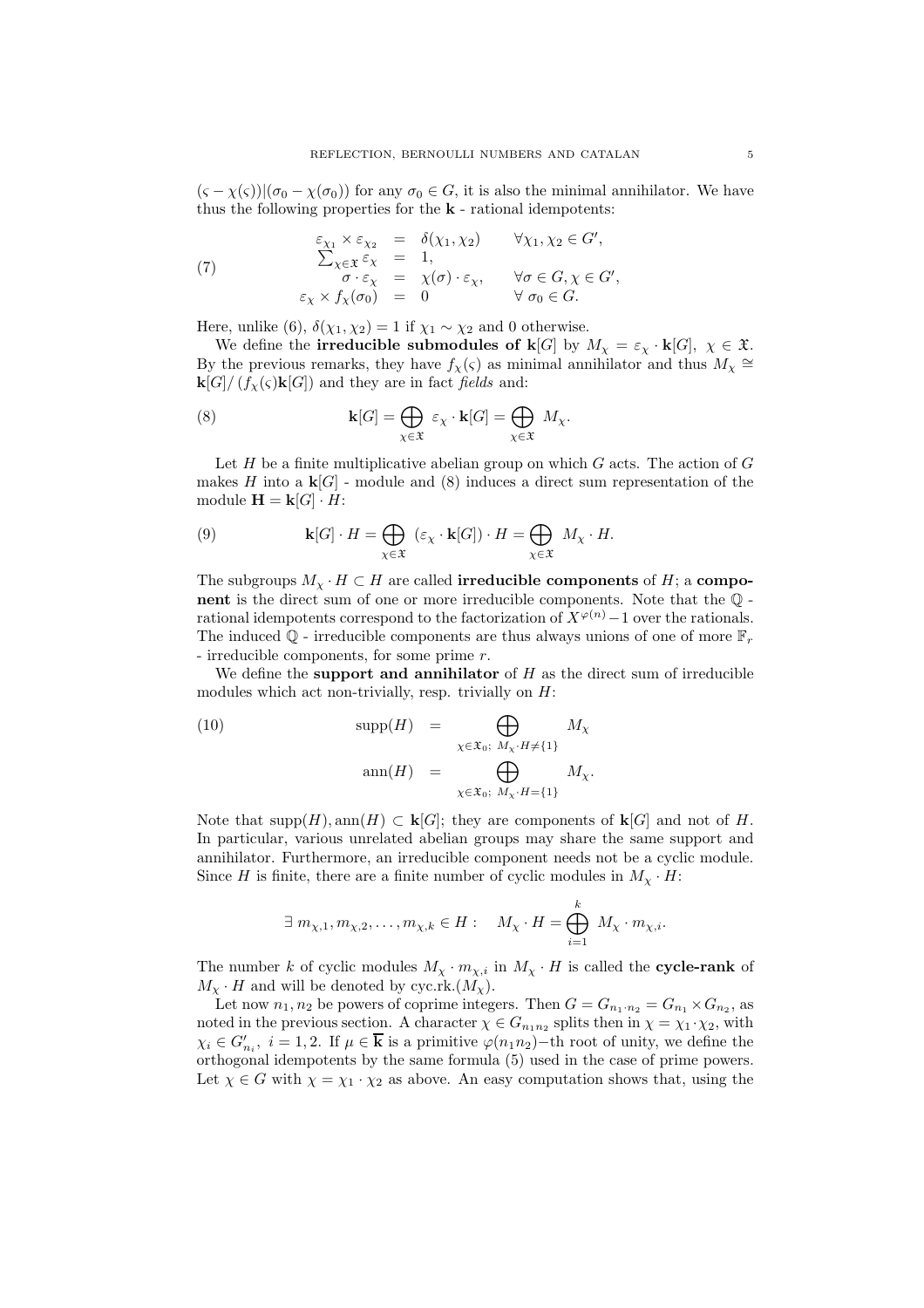representation  $\tau \in G_{nn'}$  with  $\tau = \sigma_1 \cdot \sigma_2$ , where  $\sigma_i \in G_{n_i}$ ,  $i = 1, 2$  we have:

$$
1_{\chi} = \frac{1}{|G|} \cdot \sum_{\tau \in G} \chi(\tau) \cdot \tau^{-1} = \frac{1}{|G_{n_1}| \cdot |G_{n_2}|} \cdot \sum_{\sigma_i \in G_{n_i}} \chi_1(\sigma_1) \cdot \chi_2(\sigma_2) \cdot \sigma_1^{-1} \cdot \sigma_2^{-1}
$$
  
(11) = 
$$
\left(\frac{1}{G_{n_1}} \cdot \sum_{\sigma_1 \in G_{n_1}} \chi_1(\sigma_1) \cdot \sigma_1^{-1}\right) \times \left(\frac{1}{G_{n_2}} \cdot \sum_{\sigma_2 \in G_{n_2}} \chi_2(\sigma_2) \cdot \sigma_2^{-1}\right)
$$

$$
= 1_{\chi_1} \times 1_{\chi_2}.
$$

Herewith all the properties of idempotents and further definitions which build up upon these properties, extend by multiplicativity to general cyclotomic fields.

#### 3. Explicit reflection

We let now  $\ell$  be an odd prime and  $n \in \mathbb{N}$  be divisible by  $\ell$  and such that  $\ell \nmid \varphi(n)$ . The fields will be  $\mathbb{K} = \mathbb{C}_n$ , so Gal  $(\mathbb{K}/\mathbb{Q}) = G_n$ , and  $\mathbf{k} = \mathbb{F}_{\ell}$ . Remember that the group ring  $\mathbf{k}[G_n]$  is defined by multiplicativity and it is *semisimple*, since  $\ell = \text{char}(\mathbf{k}) \; / |G_n|.$ 

There is a unique character  $\omega = \omega_{\ell} \in G_n'$  such that

$$
\sigma(\zeta_{\ell}) = \zeta_{\ell}^{\omega(\sigma)}, \quad \forall \sigma \in G_n.
$$

This character is called the **cyclotomic character** for  $\ell$  and it is an odd character. If  $\chi \in G'$  we define the **reflected character**  $\chi^* \in G'$  by

(12) 
$$
\chi^*(\sigma) = \omega(\sigma) \cdot \chi(\sigma^{-1}).
$$

Since  $\omega(\sigma) \in \mathbb{F}_\ell = \mathbf{k}$  it follows that  $\chi^*$  is irreducible iff  $\chi$  is so; also,  $\omega$  being odd, reflection changes the parity of a character. The definition of reflected irreducible modules and reflected idempotents follows naturally. We shall write  $1^*_{\chi} = 1_{\chi^*},$ etc. One also remarks that reflection is an *involutive* operation, since  $(\chi^*)^*$  =  $\omega \cdot (\omega \chi^{-1})^{-1} = \chi.$ 

If  $n = \ell$ , the polynomial  $\Phi_{\varphi(\ell)} = \Phi_{\ell-1}(X) = \prod_{j=1}^{\ell-1} (X - j)$  splits in linear factors over k. The orthogonal idempotents are thus annihilated by linear polynomials  $\varsigma - j$ and can be indexed by these polynomials. They have in this case the representation  $([Wa], Chapter 6.2):$ 

(13) 
$$
\varepsilon_j = \varepsilon_{\chi_j} = -\sum_{\sigma \in G_\ell} \omega^j(\sigma) \cdot \sigma^{-1}.
$$

Reflection of idempotents follows here the simple law:  $\varepsilon_j^* = \varepsilon_{p-j}$ .

We now expose Leopoldt's Reflection Theorem, which will establish relations between various  $\ell$  - groups which are all  $\mathbf{k}[G_n]$  modules. Leopoldt's original paper [Le] (see also [Lo]), treats the general case in which  $\mathbb K$  is a normal field containing  $\zeta_{\ell}$  and such that  $(|\mathbb{K}/\mathbb{Q}|, \ell) = 1$ . Furthermore, the groups are  $\ell$  - Sylow groups, while we are only interested in their elementary  $\ell$  - subgroups, i.e. the subgroups of exponent  $\ell$ . This second modification is only marginal, but it allows to bypass a step in which the base field for the group rings has to be  $\mathbf{k} = \mathbb{Q}_{\ell}$ , the  $\ell$ -adic rational field.

Let C be the ideal class group of K and  $E = \mathcal{O}(\mathbb{K}^+)^{\times}$  be the real units. Let  $\alpha \in \mathbb{K}$  have valuation zero at each prime  $\mathcal{L} \supset (\ell)$ ; we say that  $\alpha$  is  $\ell$  - **primary** iff

$$
\alpha \equiv \nu^{\ell} \mod \ell \cdot (1 - \zeta_{\ell})^2
$$
, for some  $\nu \in \mathbb{K}$ .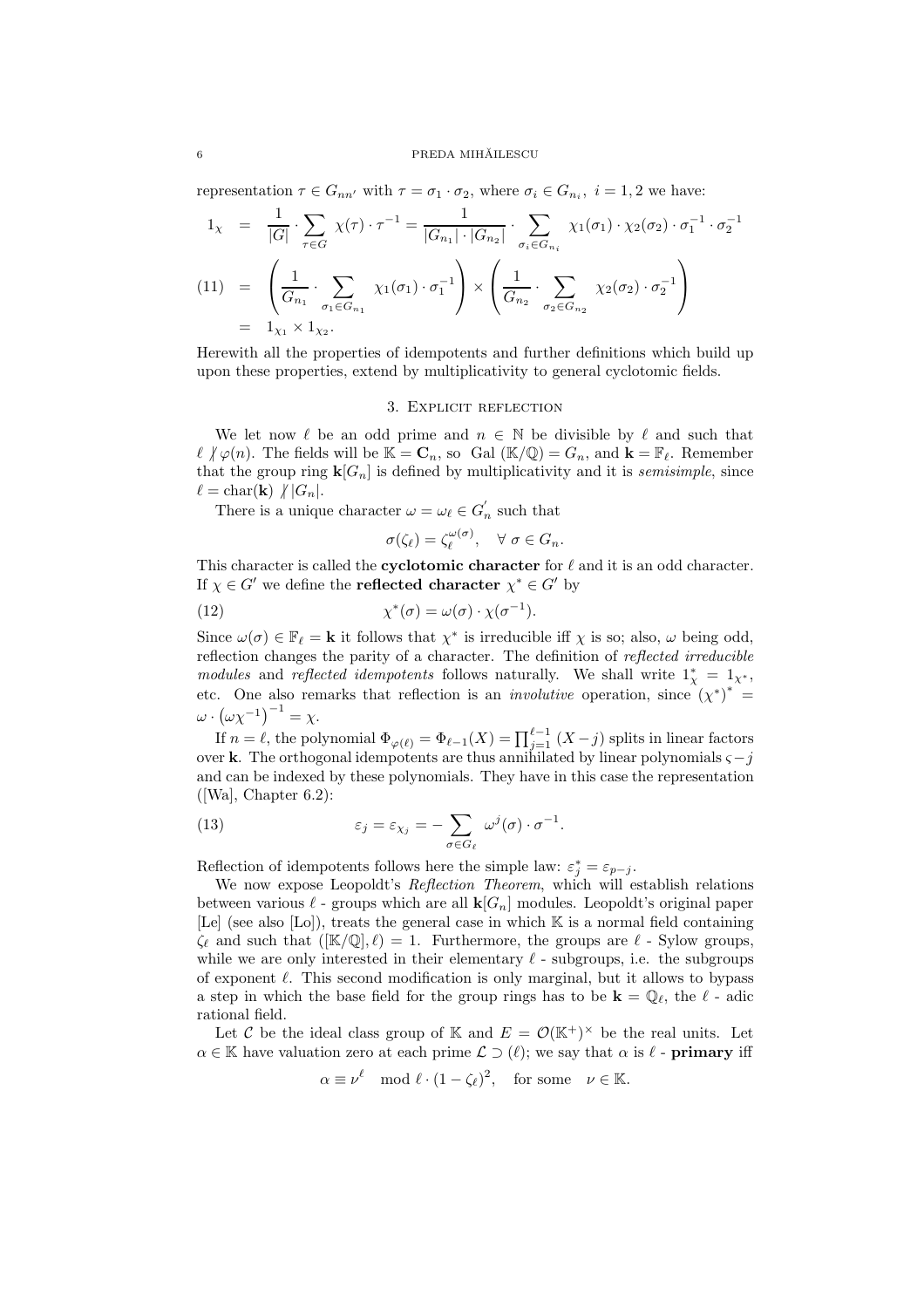We then write  $\mathbb{K}_{\ell} = \{x \in \mathbb{K}^{\times} : x \text{ is } \ell \text{ - primary}\}\$  and let  $E_{\ell} = E \cap \mathbb{K}_{\ell}$ . Note that if  $\mathbb{K}' \subset \mathbb{K}$  is a field in which  $\ell$  is inert, then the necessary condition for  $\ell$  - primary numbers in K' is  $\alpha \equiv \nu^{\ell} \mod \ell^2$ .

The first actors of reflection are then:

$$
A_{\ell} = \{x \in \mathcal{C} : x^{\ell} = 1\}, \text{ and}
$$
  

$$
U_{\ell} = E_{\ell}/E^{\ell}.
$$

If  $A_{\ell} \neq \{1\}$ , there is a maximal abelian unramified elementary  $\ell$  - extension  $\mathbb{L} \supset \mathbb{K}$ - i.e. an extension with  $\ell$  - elementary Galois group  $H = \text{Gal }(\mathbb{L}/\mathbb{K})$ . This is a subfield of the Hilbert class field of  $K$  and the Artin map yields an isomorphism between the groups  $H \cong A_{\ell}$ . The module  $\mathbf{k}[G]$  acts on H by conjugation:  $\sigma h =$  $h^{\sigma} = \sigma^{-1} \circ h \circ \sigma$ , for all  $h \in H, \sigma \in G$ . Finally, a number  $\alpha \in \mathbb{K}$  is called  $\ell$ . singular if there is a non-principal ideal  $\mathfrak{a} \subset x \in A_{\ell}$  such that  $\mathfrak{a}^{\ell} = (\alpha)$ . Note that by definition  $\alpha \notin \mathbb{K}^{\ell}$ . We let  $B = {\alpha \in \mathbb{K} : \alpha \text{ is } \ell \text{-singular}} \cap (\mathbb{K}_{\ell} \setminus E_{\ell})$  and  $B_{\ell} = B/(K^{\times})^{\ell}.$ 

**Theorem 3** (Leopoldt's Reflection Theorem). Notations being like above, let  $M =$  $M_{\chi} \subset \mathbf{k}[G]$ ' be an irreducible submodule, with  $\chi \in \mathfrak{X}$  an even character. Then the  $\mathbf{k}[G]'$  - modules  $A_{\ell}, U_{\ell}$  and  $B_{\ell}$  are related by:

$$
\begin{array}{rcl}\n\text{cyc.rk.}(M_{\chi}B_{\ell}) + \text{cyc.rk.}(M_{\chi}U_{\ell}) & = & \text{cyc.rk.}(M_{\chi}^{*}A_{\ell}), \\
\text{(14)} \qquad \qquad \text{cyc.rk.}(M_{\chi}^{*}B_{\ell}) & = & \text{cyc.rk.}(M_{\chi}A_{\ell}), \quad \text{and} \n\end{array}
$$

$$
\text{cyc.rk.}(M_{\chi}B_{\ell}) \leq \text{cyc.rk.}(M_{\chi}A_{\ell}), \qquad \text{cyc.rk.}(M_{\chi}^*B_{\ell}) \leq \text{cyc.rk.}(M_{\chi}^*A_{\ell}).
$$

Moreover, the following inequality holds:

(15) 
$$
\begin{array}{rcl}\n\text{cyc.rk.}(M_X \cdot A_\ell) & \leq & \text{cyc.rk.}(M_X^* \cdot A_\ell) \\
& \leq & \text{cyc.rk.}(M_X \cdot A_\ell) + \text{cyc.rk.}(M_X \cdot U_\ell).\n\end{array}
$$

*Proof.* Note that the norm  $N_{K/\mathbb{Q}}$  annihilates all the groups under consideration, which explains why we concentrate on  $\mathbf{k}[G]'$ . The numbers in B are primary singular non-units and the union  $F_{\ell} = B_{\ell} \cup U_{\ell}$  is disjoint, so cyc.rk. $(MF_{\ell}) = \text{cyc.rk}. (MB_{\ell}) +$ cyc.rk. $(MU_{\ell})$  for each simple submodule  $M \subset \mathbf{k}[G]'$ . If  $x \in F_{\ell}$  and  $y \in \mathbb{K}^{\times}$ ,  $y \equiv x$ mod  $(K^{\times})^{\ell}$ , then  $\mathbb{K}(y^{1/\ell})$  is an unramified abelian extension (e.g. [Wa], Chapter 9, Exercises). These are exactly all possibilities for generating the extension L. The last line in (14) is obvious, since it takes an ideal in  $\mathfrak{a} \in x \in A_{\ell}$  in order to define a singular number in  $B$ , and not all singular numbers are also primary, so the inequalities may be strict.

We have the following one-to-one maps:

$$
F_\ell \leftrightarrow H \leftrightarrow A_\ell.
$$

The first map is a consequence of the above remark, the second is the Artin map. The last line of (14) follows now from

$$
M^*A_{\ell}|=|MF_{\ell}|=|MB_{\ell}|+|MU_{\ell}|.
$$

For odd characters  $\chi$ ,  $M_{\chi} \cdot U_{\ell} = \{1\}$ , since in this case  $M_{\chi}$  annihilates the real units. This explains the asymmetry between the first two lines of (14). The symmetry is regained if we write, with  $F_{\ell}$  defined above,

(16) 
$$
cyc.rk.(M_{\chi}F_{\ell}) = cyc.rk.(M_{\chi}^*A_{\ell}).
$$

This relation holds for *any* character  $\chi$ , and we shall prove it below. The extension  $\mathbb{L}/\mathbb{K}$  is an abelian Kummer extension [La]; for  $b \in \mathbf{b} \in F_{\ell}$ , the extension  $\mathbb{K}(b^{1/\ell})$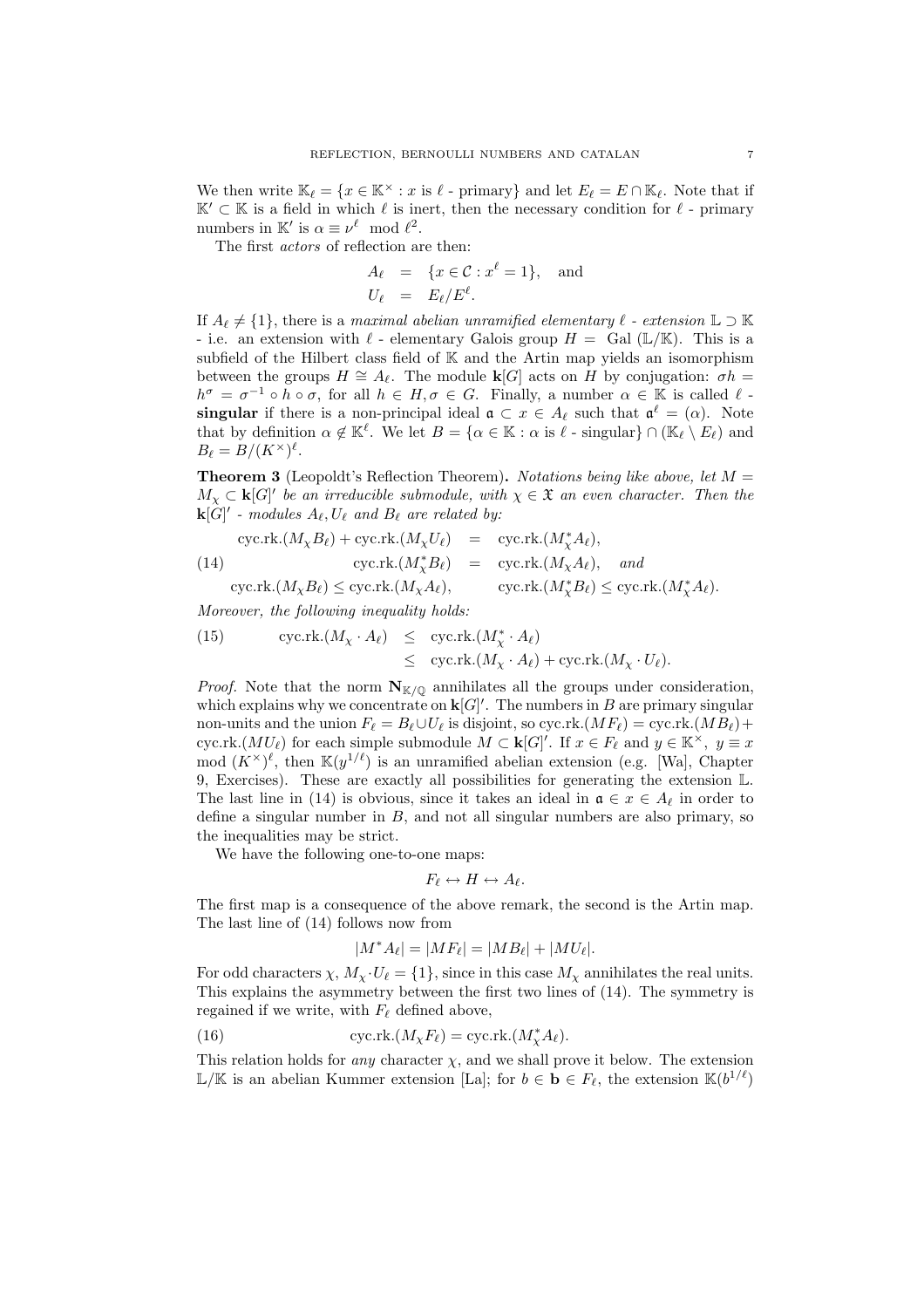depends only upon the class  $\mathbf{b} \in F_{\ell}$  of the algebraic number b. There is thus a (Kummer-) pairing  $H \times F_{\ell} \rightarrow \langle \zeta_{\ell} \rangle$  given by

$$
\langle h, \mathbf{b} \rangle = \frac{h b^{1/\ell}}{b^{1/\ell}}, \quad \text{for any} \quad b \in \mathbf{b}.
$$

The pairing [La] does not depend upon the choice of the  $\ell$ -th root of b, is bilinear and non-degenerate. Furthermore, it is  $G$  - covariant in the sense that

(17) 
$$
\langle h^{\sigma}, b^{\sigma} \rangle = \langle h, b \rangle^{\sigma}, \quad \forall \sigma \in G.
$$

Let now  $\chi \in G'$ . We claim that the Kummer pairing verifies the reflection property:

(18) 
$$
\langle \varepsilon^*_{\chi} h, \mathbf{b} \rangle = \langle h, \varepsilon_{\chi} \mathbf{b} \rangle.
$$

Indeed  $\langle h, \mathbf{b} \rangle^{\sigma} = \zeta_{\ell}^{n\sigma} = \langle h, \mathbf{b} \rangle^{\omega(\sigma)}$  so (17) implies  $\sigma \langle h, \mathbf{b} \rangle = \langle h, \mathbf{b} \rangle^{\omega(\sigma)} = \langle h, \mathbf{b} \rangle$  $h, \omega(\sigma)$ **b** >. The statement now follows by directly inserting the definition of  $\varepsilon_{\chi}$ and using the fact that  $|S(\chi)| = |S(\chi^*)|$ . Let now  $\mathbf{b} \in M_{\chi}F_{\ell}$ , so  $\varepsilon_{\chi}\mathbf{b} = \mathbf{b}$ . Then (18) implies that

$$
\langle h, \mathbf{b} \rangle = \langle \varepsilon^*_{\chi} h, \mathbf{b} \rangle,
$$

so if  $\langle h, \mathbf{b} \rangle \neq 1$  then  $\varepsilon^*_{\chi} h \neq 1$ . But this means that  $h \in M^*_{\chi}H$ ; however, if  $b \in \mathbf{b} \in F_{\ell}$  and  $1 \neq h \in \text{Gal }(\mathbb{K}(b^{1/\ell})/\mathbb{K})$ , then the pairing is necessarily  $\langle h, \mathbf{b} \rangle \neq 1$ . This shows that the correspondence  $F_\ell \leftrightarrow H$  acts componentwise by reflection, implies (16) and completes the proof.  $\Box$ 

The main application of reflection is, for our purpose, the following:

**Proposition 1.** Let  $n = \ell \cdot n'$  with  $\ell \nmid \varphi(n)$ ,  $\ell$  an odd prime and  $n \in \mathbb{N}$ . Let  $A_{\ell}, U_{\ell}$ be like above and  $\chi \in G'_{n'}$ , an even character belonging to the field  $\mathbb{K}' = \mathbf{C}_{n'} \subset \mathbb{K}$ . If  $M_{\chi}U_{\ell}$  or  $M_{\chi}A_{\ell}$  are not trivial, then  $M_{\chi}^{*}A_{\ell} \neq \{1\}$ 

*Proof.* If  $M_\chi U_\ell \neq \{1\}$ , then by the first line in (14),  $M_\chi^* A_\ell \neq \{1\}$ . Otherwise, if  $M_{\chi}A_{\ell}$  is non trivial, then  $M_{\chi}^{*}B_{\ell}$  is non trivial as a consequence of the second and third lines in (14). In both cases,  $M^*_{\chi}A_{\ell} \neq \{1\}$ , which completes the proof.  $\square$ 

Let  $\varepsilon_1$  be the orthogonal idempotent in (13), defined with respect to  $\ell = q$ . The Proposition implies:

**Corollary 1.** Let **T** and  $A_q$  be as in the statement of Theorem 1. Then  $T^*$  $supp(\varepsilon_1 \cdot A_q)$ .

*Proof.* If  $\chi \in G_p$  then  $\chi^* = \omega \cdot \chi^{-1}$  and  $M^* \chi \subset \varepsilon_1 \mathbf{k}[G_{pq}]$ . The statement follows now from Proposition 1. □

### 4. Bernoulli numbers

If  $\chi \neq 1$  is a Dirichlet character of conductor f, then the **generalized Bernoulli** numbers are defined ([Wa], Chapter 4), by:

(19) 
$$
B_{1,\chi} = \frac{1}{f} \cdot \sum_{a=1}^{f} a \cdot \chi(a).
$$

A major distinction between Galois characters and Dirichlet characters becomes clear in the definition (19): although it is formally identical to the definition of the idempotent  $1_{\chi^{-1}}$ , no factorization like (11) is possible. The reason is that in the definition of idempotents,  $\chi(\sigma)$  is multiplied by an automorphism - thus, under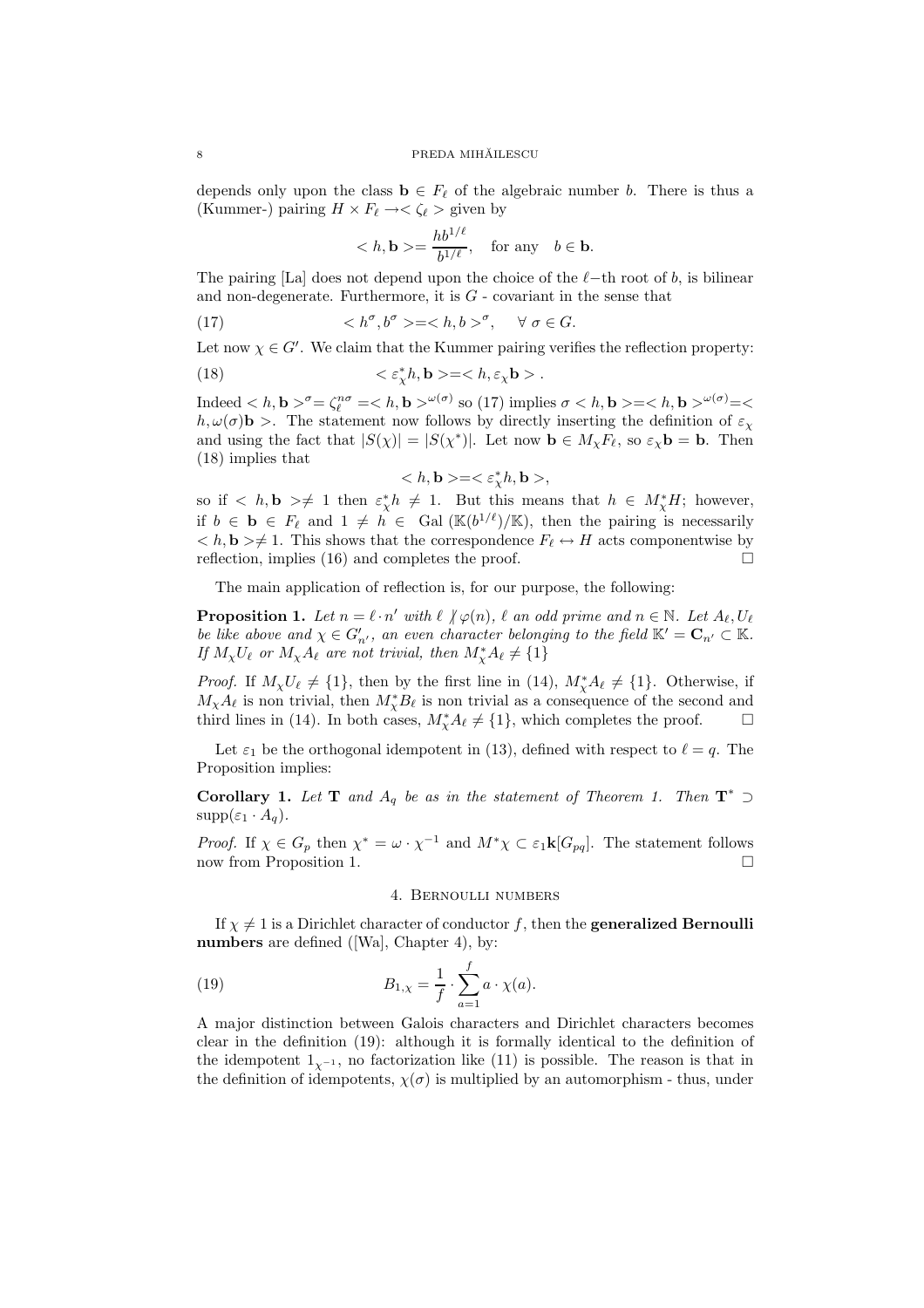the identification of Galois and Dirichlet characters, there is an implicit reduction modulo the conductor of  $\chi$ . In (19) however, the factors a are considered as complex numbers, so the factorization is true only modulo  $f$ .

The next lemma gathers some computational facts on various characters:

**Lemma 2.** Let  $\ell, n$  be like in the previous section and  $\mu \in \mathbb{C}$  a primitive  $\varphi(n)$ –th root of unity,  $\mathbb{L} = \mathbb{Q}(\mu)$  and  $(\ell) \subset \mathfrak{L} \subset \mathcal{O}(\mathbb{L})$  a prime ideal above  $\ell$ . Let  $\mathbb{F}_r =$  $\mathcal{O}(\mathbb{L})/\mathfrak{L}$  be a field of characteristic  $\ell$  so that the group  $G'_n(\mathbb{F}_\ell)$  has images in  $\mathbb{F}_r$ ; finally, let  $\mathbb{L}'\supset\mathbb{Q}_\ell$  the extension of the  $\ell$ -adic field for which  $\mathcal{O}(\mathbb{L}')/\left(\ell\cdot\mathcal{O}(\mathbb{L}')\right)=\mathbb{F}_r$  $[Go]$ .

If  $\nu \equiv \mu \mod \mathfrak{L} \in \mathbb{F}_r$ , then  $\mu$  is the unique root of unity in  $\mathbb C$  with this property. Furthermore, there is a unique  $\varphi(n)$  – th root of unity  $\mu' \in \mathbb{L}'$  such that  $\mu'$ mod  $(\ell \cdot \mathcal{O}(\mathbb{L}')) = \nu$ . If  $\chi \in G'_n(\mathbb{F}_{\ell})$  there are unique characters  $\psi_{\chi} \in D'_n = G'_n(\mathbb{Q})$ and  $\lambda_{\chi} \in G'_{n}(\mathbb{Q}_{\ell})$  - thus a Dirichlet and a  $\ell$  - adic character - such that

(20) 
$$
\psi_{\chi}(x) \equiv \chi(x) \mod \mathfrak{L}, \qquad \forall x \in \mathbb{Z},
$$

$$
\lambda_{\chi}(x) \equiv \chi(x) \mod (\ell \cdot \mathcal{O}(\mathbb{L}')), \quad \forall x \in \mathbb{Z},
$$

$$
\psi_{\chi}(x) \equiv \lambda_{\chi}(x) \mod \mathfrak{L}^{N}, \qquad \forall x \in \mathbb{Z}, N \in \mathbb{N}.
$$

If  $\omega$  is the cyclotomic character for  $\ell$ , then

(21) 
$$
\widehat{\omega} := \psi_{\omega}(x) \equiv x^{\ell^{N-1}} \mod \mathfrak{L}^N, \quad \forall \ x \in \mathbb{Z}, N \in \mathbb{N}.
$$

*Proof.* There is exactly one  $\mu \in \mathbb{C}$  with  $\mu \equiv \nu \mod 2$ . If this was not the case and  $\mu_1 \equiv \mu_2 \equiv \nu \mod 2$ , then  $\mu_1 - \mu_2 \equiv 0 \mod 2$  and  $\mathbb{N}(\mu_1 - \mu_2) \equiv 0 \mod l$ . But the norm on the right hand side is only divisible by primes dividing the order of  $\mu$ , thus dividing  $\varphi(n)$ , which is coprime to  $\ell$ , so  $\mu_1 = \mu_2$ . The unicity of the root  $\mu'$  is proved similarly. It is an elementary fact on  $\ell$  - adic extensions [Go], that  $\mathcal{O}(\mathbb{L})/(\mathcal{L}^N) \cong \mathcal{O}(\mathbb{L}^{\prime})/(\ell^N \cdot \mathcal{O}(\mathbb{L}^{\prime}))$  for all  $N \in \mathbb{N}$ . Let  $\chi \in G'_n(\mathbb{F}_{\ell})$  and  $e_{\chi}(x)$ :  $\mathbb{Z} \to \mathbb{Z}/(\varphi(n) \cdot \mathbb{Z})$  be the exponent with  $\chi(x) = \nu^{e_{\chi}(x)}$ ; then the characters in (20) are given by  $\psi_{\chi}(x) = \mu^{e_{\chi}(x)}$  and  $\lambda_{\chi}(x) = (\mu')^{e_{\chi}(x)}$ . The properties in (20) are immediate consequences.

Finally, the character  $\omega$  has order  $\ell - 1$  and is defined by its values for  $\alpha =$  $1, 2, \ldots, \ell - 1$  for which  $\omega(a) \equiv a \mod \ell$ . One verifies that the character  $\psi_{\omega}$ mod  $\mathfrak{L}^N$  given by (21) has exactly these properties and the claim (21) follows from the unicity of  $\psi_{\omega}$  and  $\lambda_{\omega}$ .

For even characters,  $B_{1,x} = 0$  and the odd characters are connected to the field  $\mathbb K$  by the class number formula [Wa], Theorem 4.17:

$$
h_n^- = 2^k \cdot n \cdot \prod_{\chi \text{ odd}} B_{1,\chi}, \quad k \in \mathbb{Z}
$$

Since we are interested in divisibility of  $h_n^-$  by the odd prime  $\ell$ , the power of 2 is of less concern in our case. The factor n cancels with the denominator of  $B_{1,\widehat{\omega_t}}$ , for all the cyclotomic characters defined with respect to prime divisors of  $t|n$ ; all the other Bernoulli numbers are algebraic integers. The class number formula indicates that if  $\ell|h_n^-$ , then some Bernoulli numbers will be divisible by prime ideals above  $\ell$ . The next step is to follow this indication and gather a finer, component dependent information about divisibility of  $B_{1,\chi}$  by primes above  $\ell$ .

Let

$$
\theta = \frac{1}{n} \cdot \sum_{0 < c < n; (c, n) = 1} a \cdot \sigma_c^{-1}
$$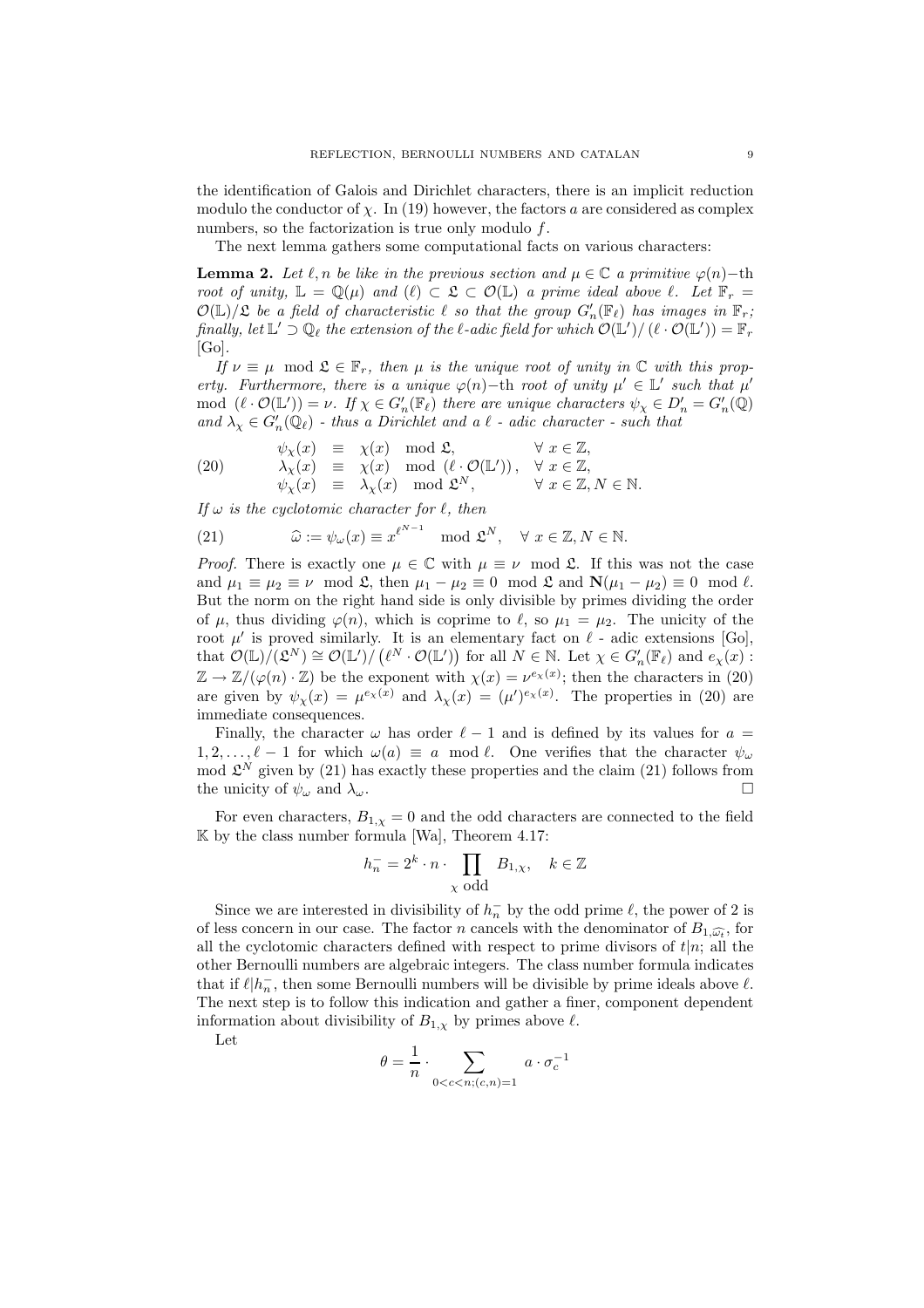#### 10 PREDA MIHĂILESCU

be the Stickelberger element of K ([Wa], Theorem 15.1). Then  $\theta_c = (c - \sigma_c)\theta \in$  $\mathbb{Z}[G_n]$ , for  $(c, n) = 1$  and it annihilates the class group C of K. Idempotents, Bernoulli numbers and Stickelberger element are related by the following formula, which is a consequence of (6). We assume here that the characters  $\chi \in G'$  are defined with respect to the field  $\mathbf{k} = \mathbf{0}$  and they are identified to Dirichlet characters as shown before.

(22) 
$$
\begin{array}{rcl}\n\theta \cdot 1_{\chi} & = & B_{1,\chi^{-1}} \cdot 1_{\chi}, & \forall \ \chi \in G'(\mathbb{Q}), \\
(c - \sigma_c)\theta \cdot 1_{\chi} & = & (c - \chi(c)) \cdot B_{1,\chi^{-1}} \cdot 1_{\chi}, & \forall \ \chi \in G'(\mathbb{Q}).\n\end{array}
$$

By reducing the above relations modulo primes lying above  $\ell$ , we obtain important information about Bernoulli numbers, when an  $\ell$  - component of the class group is non trivial.

**Proposition 2.** Let  $\ell$  be an odd prime and  $n = \ell \cdot n' \in \mathbb{N}$  with  $(\ell, \varphi(n)) = 1$ ,  $\mathbb{K} = \mathbf{C}_n$ ; for  $m | \varphi(n)$ ,  $m > 1$ , let  $\mu \in \mathbb{C}$  be a primitive m-th root of unity and  $G = G_n(\mathbb{F}_\ell)$ . We fix a prime ideal  $(\ell) \subset \mathfrak{L} \subset \mathcal{O}(\mathbb{Q}(\mu))$  and consider  $\chi \in G'$ , a non - trivial primitive group character of exact order m, other then the cyclotomic  $character \ \omega_{\ell}$ .

Let C be the class group of K,  $A_\ell = \{x \in \mathcal{C} : x^\ell = 1\}$  and suppose that  $M_\chi \cdot A_\ell \neq$  ${1}.$  If  $\psi = \psi_{\chi}$  is the Dirichlet character defined in (20), then:

(23) 
$$
B_{1,\psi^{-1}} \equiv 0 \mod \mathfrak{L}.
$$

Furthermore, if  $M_{\chi} \cdot A_{\ell} \neq \{1\}$  for all characters of exact order m, then

(24) 
$$
B_{1,\psi^{-1}} \equiv 0 \mod \ell \cdot \mathcal{O}(\mathbb{Q}(\mu)).
$$

*Proof.* Let  $c \in \mathbb{Z}$  with  $\chi(c) \neq c \mod l$  - this is possible, since  $\chi \neq \omega_l$  - so  $\theta_c =$  $(c - \sigma_c)\theta \in \mathbb{Z}[G]$  and it annihilates the class group. Thus  $\theta_c \cdot 1_{\kappa}A_{\ell} = \{1\}$  for all  $\kappa \in G'$  and in particular for  $\kappa$  belonging to  $S(\chi)\chi$ . But since  $M_{\chi}A_{\ell} \neq \{1\}$ , it follows that the last annihilation is non trivial. We insert  $c$  in the second relation of (22) and use  $c - \chi(c) \neq 0 \mod 2$ , thus finding

$$
\theta_c \varepsilon_\chi \equiv (c - \chi(c)) \cdot B_{1, \psi^{-1}} \cdot \varepsilon_\chi \mod \mathfrak{L}.
$$

Since  $\varepsilon_{\chi}$  does by definition not annihilate  $M_{\chi}A_{\ell}$  and  $c - \chi(c) \mod \mathfrak{L} \in \mathbb{F}_r^{\times}$ , it follows that  $B_{1,\psi^{-1}}$  must vanish modulo  $\mathfrak{L}$ , which is the statement of (23).

Suppose now that (23) holds for all characters of order m and let  $\psi_{\chi}$  be the Dirichlet character induced by one of the  $\chi \in G'_{n}(\mathbb{F}_{\ell})$ . Let  $\sigma \in \text{ Gal }(\mathbb{Q}(\mu)/\mathbb{Q})$ ; then  $\sigma(\psi)$  is also a character of exact order m for which (23) holds. Thus

$$
B_{1,\sigma^{-1}(\psi^{-1})}=\sigma^{-1}\left(B_{1,\psi^{-1}}\right)\equiv 0\mod 2,
$$

and, by applying  $\sigma$  to the above congruence, we find that  $B_{1,\psi^{-1}} \equiv 0 \mod \sigma \mathcal{L}$ .<br>This is the case for all  $\sigma \in \text{Gal}(\mathbb{O}(\mu)/\mathbb{O})$  and (24) follows This is the case for all  $\sigma \in$  Gal  $(\mathbb{Q}(\mu)/\mathbb{Q})$  and (24) follows.

In particular, when the situation described in the Proposition happens for the reflected of all even characters in  $\mathbb{F}_{\ell}[G_{n'}]'$ , then we have:

**Corollary 2.** Let the notations be the same as in Lemma 2,  $n' \ge 7$  or  $n' = 5$  and suppose that  $M^*_\chi \cdot A_\ell \neq \{1\}$  for all even characters  $\chi \in \mathbb{F}_\ell[G_{n'}]'$ . If  $\mu \in \mathbb{C}$  is a primitive  $\varphi(n')$  - th root of unity and  $(\ell) \subset \mathfrak{L} \subset \mathcal{O}(\mathbb{Q}(\mu))$  is a prime ideal above  $\ell$ , then for all even Dirichlet characters  $\psi$  of conductor n' the following holds:

(25) 
$$
B_{1,\widetilde{\omega}^{-1}\cdot\psi}\equiv 0 \mod \ell \cdot \mathcal{O}(\mathbb{Q}(\mu)).
$$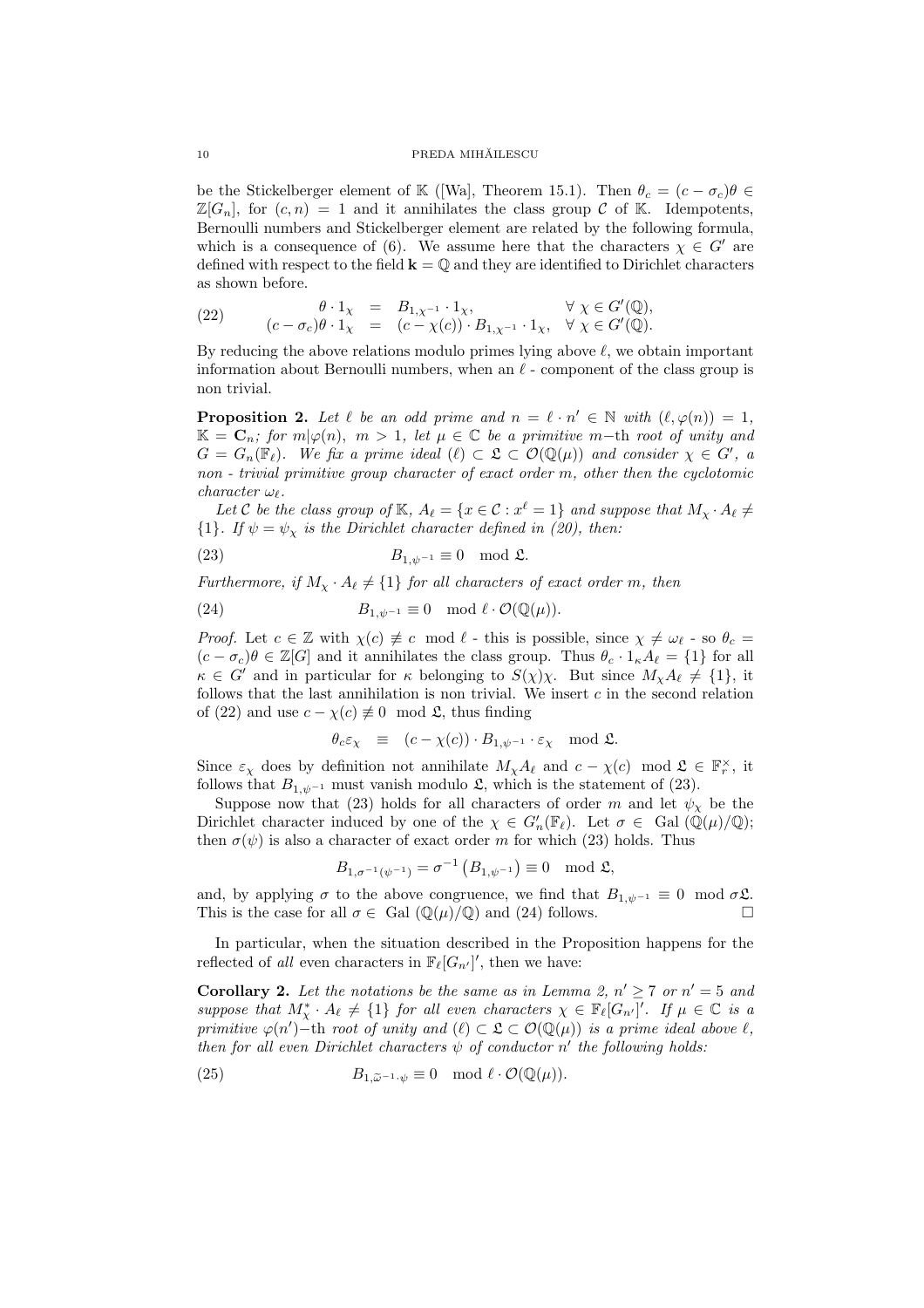*Proof.* Note that for  $n' < 7$ ,  $n' \neq 5$ , we have  $\varphi(n') \leq 2$  and there are no non-trivial even characters in  $G'_{n'}$ . The Corollary is a consequence of (24) and the fact that the ideal ( $\ell$ ) in the m−th cyclotomic extension lifts to the ideal ( $\ell$ ) in  $\mathbb{Q}(\mu)$ , for any  $1 < m | \varphi(n'$ ).

#### 5. Proof of the Theorem

The proof of Theorem 1 is an application of Corollaries 1 and 2 combined with some involved computations with congruences and integer parts. Let  $p, q$  be the primes in Theorem 1 and let  $\ell = q, n = pq$  and  $n' = p$ . Since  $p \neq 1 \mod q$  and  $p > q, p \ge 5$ , we are in the situation of the previous results. Assume that  $\mathbf{T} = (\mathbf{N})$ in Theorem 1. Then Corollary 1 implies that  $M^*_{\chi}A_q$  is non trivial for all even, non-trivial  $\chi \in G_p'$  with images in  $\overline{\mathbb{F}}_q$ . Let  $\mu \in \mathbb{C}$  be a primitive  $(p-1)/2$ -th root of unity - since we consider only even characters of  $G_p$ , their order divides  $(p-1)/2$ ; let  $\mathcal{E}_p$  be the set of all even, non-trivial Dirichlet characters of conductor p. Then Corollary 2 implies that (25) holds for all  $\psi \in \mathcal{E}_p$ . for such  $\psi$ , we write  $\beta_{1,\psi} = pqB_{1,\psi}$ , so that

$$
B_{1,\psi} \equiv 0 \mod q \Leftrightarrow \beta_{1,\psi} \equiv 0 \mod q^2.
$$

The characters  $\psi \in \mathcal{E}_p$  are even,  $\psi(a) = \psi(p-a)$ .

We need some facts on computations modulo pq. Let  $0 < u < q$ ,  $0 < v < p$  be the unique integers given by the extended Euclid algorithm, such that  $up + va \equiv 1$ mod pq. The following easy consequence of the definition of  $u, v$  will be used below:

(26) 
$$
v \equiv \pm 1 \mod p \iff q \equiv \mp 1 \mod p.
$$

Let  $0 < x(a, b) < pq$  and  $0 \le n(a, b) < p$  be the unique integers with

$$
x(a,b) = b + q \cdot n(a,b) \equiv \begin{cases} a \mod p, & a = 1, 2, \dots, p-1, \\ b \mod q, & b = 1, 2, \dots, q-1. \end{cases}
$$

Then  $x(a, b) \equiv upb + vqa \mod pq$  and

$$
q \cdot n(a, b) \equiv avq + bq \frac{up - 1}{q} \equiv q(av - bv) \mod pq, \text{ so}
$$
  
(27) 
$$
n(a, b) \equiv (a - b)v \mod p.
$$

Note the identity  $n(a, b) + n(p - q, q - b) = p - 1$ . Indeed, since  $x(p - a, q - b) =$  $pq - x(a, b)$ , we have

$$
pq = b + qn(a, b) + (q - b) + qn(p - a, q - b) = q \cdot (1 + n(a, b) + n(p - a, q - b)),
$$

which confirms the claim. For  $a = 1, 2, \ldots, p - 1$  we let  $f(a) \in \mathbb{F}_q$  be defined by:

(28) 
$$
f(a) \equiv \sum_{b=1}^{q-1} b^{-1} \cdot n(a, b) \mod q.
$$

Then

$$
f(p-a) \equiv \sum_{b=q-1}^{1} (q-b)^{-1} \cdot n(p-a, q-b) \equiv \sum_{b=q-1}^{1} -b^{-1} \cdot (p-1-n(a, b)) \equiv f(a) \mod q.
$$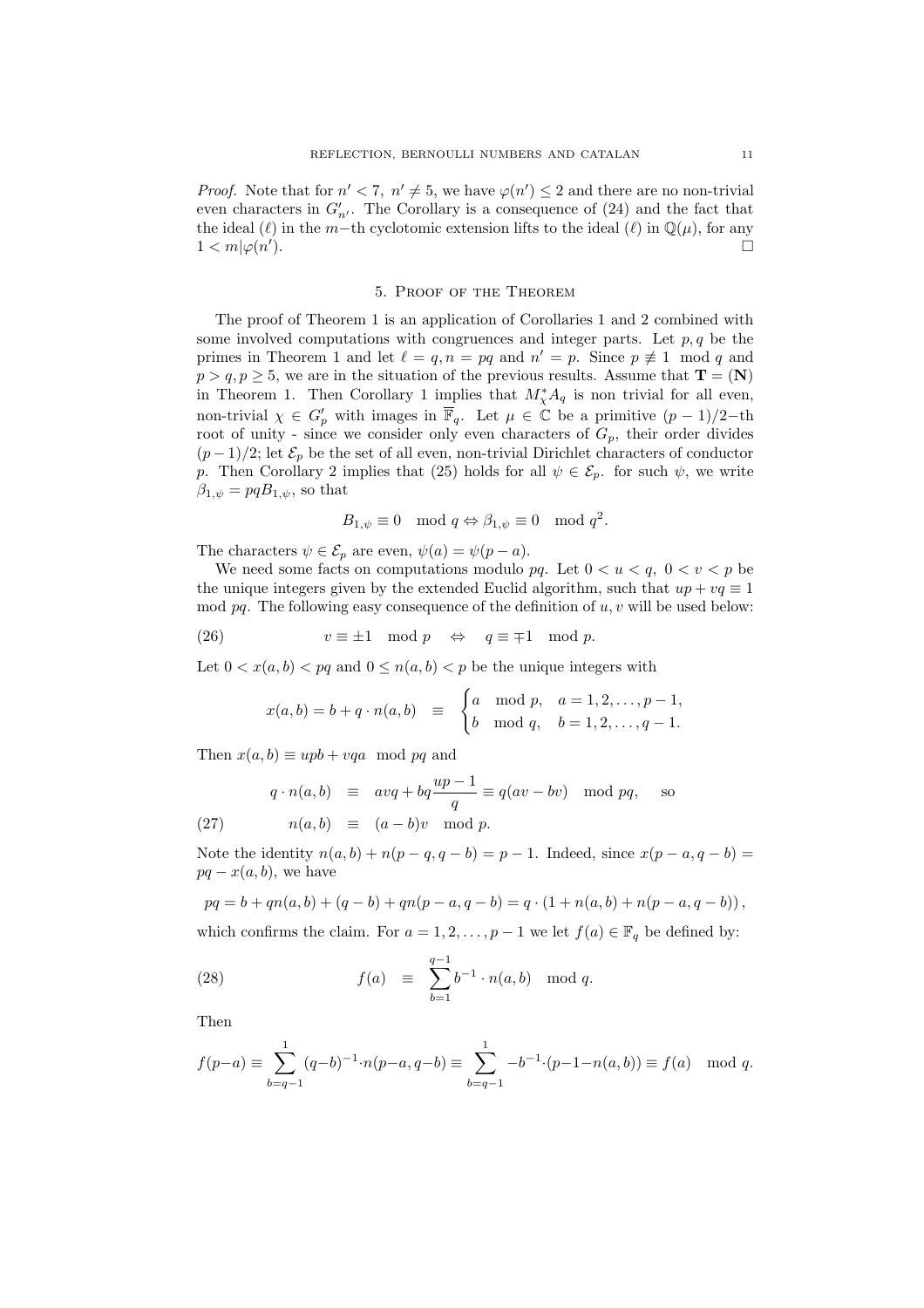With this, (25) implies for all non trivial  $\psi \in \mathcal{E}_n$ :

$$
\beta_{1,\widetilde{\omega}^{-1}\psi} = \sum_{a=1; b=1}^{(p-1)/2, q-1} \psi(a)\widetilde{\omega}^{-1}(b) \cdot (x(a, b) + x(p-a, b))
$$
  

$$
\equiv \sum_{a=1; b=1}^{(p-1)/2; q-1} 2\psi(a)b^{1-q} + qb^{-1} \cdot (n(a, b) + n(p-a, b)) \mod q^2.
$$

From (4), since  $\psi \neq 1$ , we have  $2 \cdot \sum_{a=1}^{(p-1)/2} \psi(a) = \sum_{a=1}^{p-1} \psi(a) = 0$ . The sum vanishes in  $\mathbb C$  and a fortiori modulo  $q^2$ , and with the definition (28), the previous congruence becomes

(29) 
$$
\sum_{a=1}^{(p-1)/2} \psi(a) \cdot f(a) \equiv 0 \mod q, \quad \psi \in \mathcal{E}_p.
$$

We can regard the above as an homogeneous linear system of equations over  $\mathbb{F}_q$ , with  $(p-1)/2$  unknowns and  $(p-3)/2$  equations. One recognizes that the system matrix has a submatrix of rank  $(p-3)/2$ , which is in fact a Vandermonde matrix. An easy verification shows that the constant vector is a solution of (29), so

$$
\exists c_0 \in \mathbb{F}_q
$$
 such that  $f(a) = c_0$ , for  $a = 1, 2, ..., p - 1$ .

Since  $x - p \cdot \left[\frac{x}{p}\right]$  $\Big] \in \{0, 1, \ldots, p-1\}$  for all  $x \in \mathbb{Z}$ , it follows that  $n(a, b) =$  $(a - b) - p \cdot \left\lceil \frac{a - b}{p} \right\rceil$ We can compute the constant  $c_0$  directly, using (27):  $c_0$   $\equiv$   $\sum^{q-1}$  $_{b=1}$  $b^{-1}$  $(a - b)v - p$  $\int (a - b)v$  $\left\{\frac{-b}{p}\right\}$  $\left\{\right\}$  $\equiv v - p \cdot \sum_{i=1}^{q-1}$  $_{b=1}$  $b^{-1}\left[\frac{(a-b)v}{\cdots}\right]$ p 1 mod q.

With a new constant  $c_1 \equiv \frac{v-c_0}{p} \equiv uv - uc_0 \mod q$ , we have the linear system of equations:

(30) 
$$
\sum_{b=1}^{q-1} b^{-1} \cdot \left[ \frac{(a-b)v}{p} \right] - c_1 \equiv 0 \mod q, \quad a = 1, 2, \dots, p-1.
$$

For a heuristic investigation of (30), let us define

$$
\theta_{a,b} = \sum_{b=1}^{q-1} \left( \left[ \frac{(a-b)v}{p} \right] \cdot \sigma_b^{-1} \right) - c_1 \in \mathbb{F}_q[G_q].
$$

Then (30) says that  $\varepsilon_1 \theta_{a,b} = 0$  for  $a = 1, 2, ..., p-1$  and  $\varepsilon_1$  the idempotent in (13), with respect to  $\ell = q$ . We assume that the vectors  $(n(a, b))_{b=1}^{q-1}$  are random distributed for  $a = 1, 2, \ldots, (p-1)/2$ . By fixing  $c_1$  such that  $\theta_{1,b} \varepsilon_1 = 0$ , the probability that the same component vanishes for the further  $(p-3)/2$  independent elements in  $\mathbb{F}_q[G]_q$  is  $q^{-(p-3)/2}$ . For fixed p and  $q < N \to \infty$ , the probability that (30) is verified for at least one q is thus  $P(p) < \zeta\left(\frac{p-3}{2}\right) - 1 < 1$ , with  $\zeta$ , the Riemann function. The heuristic suggests thus that (30) has no solutions, irrespective of the size of  $p$  and  $q$ .

For a proof, we shall need to restrict generality to the case  $p > q$ , as in the statement of Theorem 1, and since p and q are primes, then  $p - 2 \geq q$ . We let  $s_v(z) = \left\lceil \frac{(z+1)v}{n} \right\rceil$ p  $\Big] - \Big[\frac{zv}{p}\Big]$ for  $z \in \mathbb{Z}$ . Since  $0 < v < p$ , if follows that  $0 \leq s_v(z) \leq 1$ for all  $z \in \mathbb{Z}$ .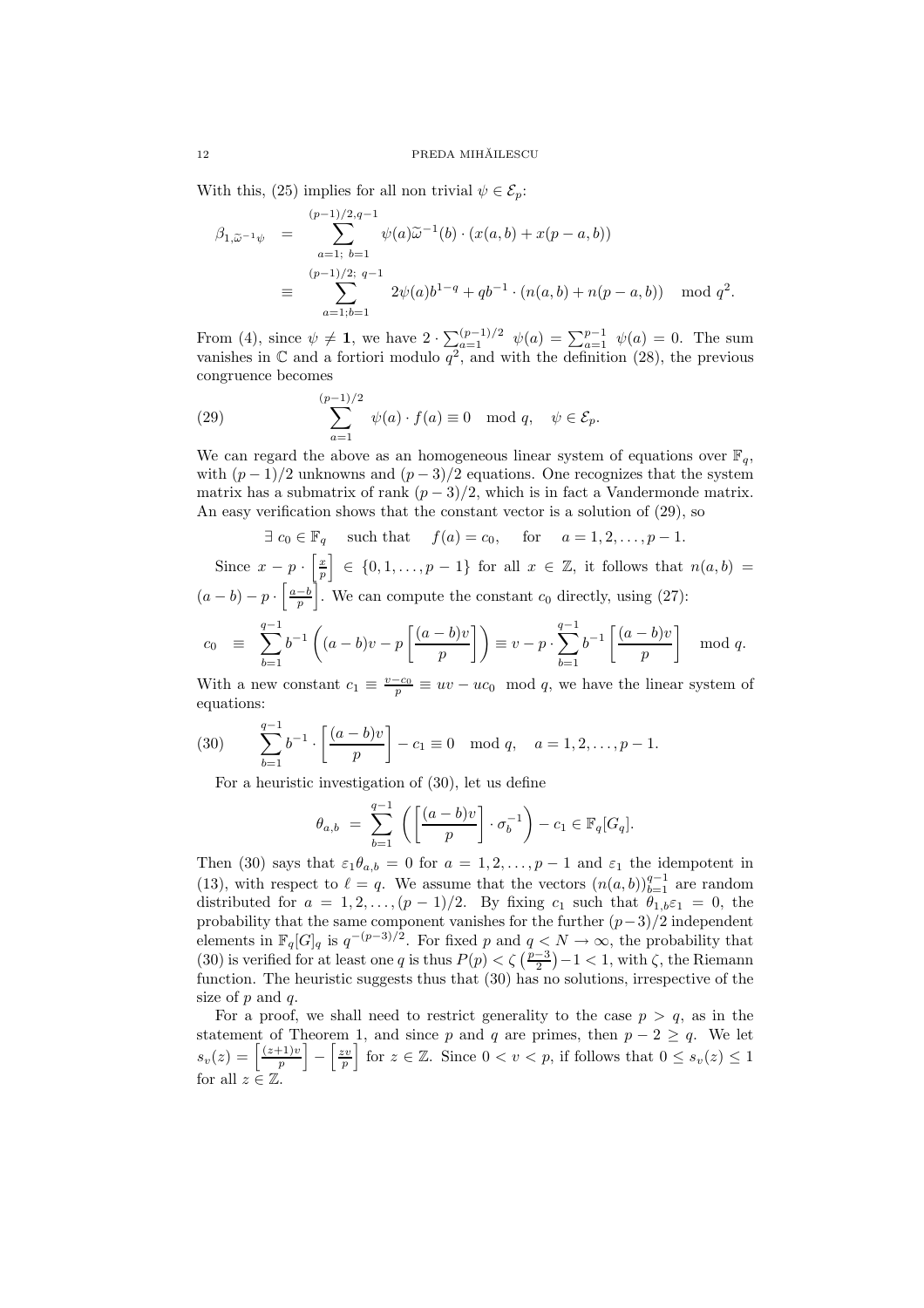We extend the summation range to  $b = 0$  and replace  $b^{-1}$  by  $\omega^{-1}(b)$  which is also defined at  $b = 0$ . By subtracting the identities above for two successive values  $a, a + 1$  with  $0 < a < p - 2$ , if follows that

$$
c_1 - c_1 \equiv \sum_{b=0}^{q-1} \omega^{-1}(b) \cdot \left( \left[ \frac{(a+1-b)v}{p} \right] - \left[ \frac{(a-b)v}{p} \right] \right)
$$

$$
\equiv \sum_{b=0}^{q-1} \omega^{-1}(b) \cdot s_v(a-b) \equiv 0 \mod q.
$$

or, equivalently

(31) 
$$
\sum_{t=a+1-q}^{a} \omega^{-1}(a-t) \cdot s_v(t) \equiv 0 \mod q.
$$

Since  $p > q$ , relation (26) implies that  $v \neq \pm 1 \mod p$  and a simple computation shows that  $s_v(z) = s_v(z + q)$  for  $1 - q < z \leq 0$ . This allows to keep the argument of  $s_v(t)$  in the range  $0 \le t < q$ , when  $a < q$ :

(32) 
$$
\sum_{t=0}^{q-1} \omega^{-1}(a-t) \cdot s_v(t) \equiv 0 \mod q, \quad a = 1, 2, \dots, p-2.
$$

The first q equations in  $(32)$  then lead to a quadratic homogeneous system modulo q. Let the matrices  $\Omega_i \in M(\mathbb{F}_q, q - i)$ ,  $i = 0, 1$ , be defined by:

$$
\Omega_i = \left(\omega^{-1}(a - t)\right)_{a, t=0}^{q-1-i}, \quad i = 0, 1.
$$

Then  $\Omega_1$  is a submatrix of  $\Omega_0$ , which is the system matrix of the first q equations in the system (32). Note that  $\Omega_1$  is a Toeplitz matrix and it has the characteristic polynomial  $X^{q-1}+1$  - as results by applying an usual method of numerical analysts for such matrices. The method consists in completing the matrix into a  $2(q-1) \times$  $2(q-1)$  circulant matrix, whose eigenvalues are then  $\xi_{2(q-1)}^k$ , where  $\xi_{2(q-1)}$  is a primitive  $2(q-1)$ −th root of unity over  $\mathbb{F}_q$  (i.e. the quadratic root of a generator of  $\mathbb{F}_q$ ) and  $k = 0, 1, \ldots, 2(q - 1) - 1$ . One verifies that the odd powers are eigenvalues of  $\Omega_1$ , which leads to the claimed characteristic polynomial. In particular,  $\Omega_1$ is a regular matrix and since  $\Omega_0$ **x** = 0 allows the constant vector as solution, it follows that this is also the only solution. But then  $s_v(t)$  is the constant vector, for  $t = 0, \ldots, q - 1$ ; since  $s_v(0) = 0$  and

$$
\sum_{t=0}^{q-1} s_v(t) = \sum_{t=0}^{q-1} \left( \left[ \frac{(t+1)v}{p} \right] - \left[ \frac{tv}{p} \right] \right) = \left[ \frac{qv}{p} \right] = \left[ \frac{1 + (q-u)p}{p} \right] = q-u > 0.
$$

We reached a contradiction, which completes the proof of the Theorem.

**Remark 2.** The careful reader may have noted that we started from a redundant system of equations, which allowed for the substitution  $a \rightarrow p - a$  and we obtained a non redundant system of rank  $q - 1$ . This may seem surprising, especially if  $q-1 > \frac{p-1}{2}$ . However tracing back the use of  $s_v(t) = s_v(t+q)$ , one notes that (31) is invariant under the above substitution, while (32) is not.

The Theorem 1 is tailored for the needs of the proof of Catalan's equation. The Proposition 2 allows for more general results and raises more general questions then the Theorem, questions and results which shall be presented separately.